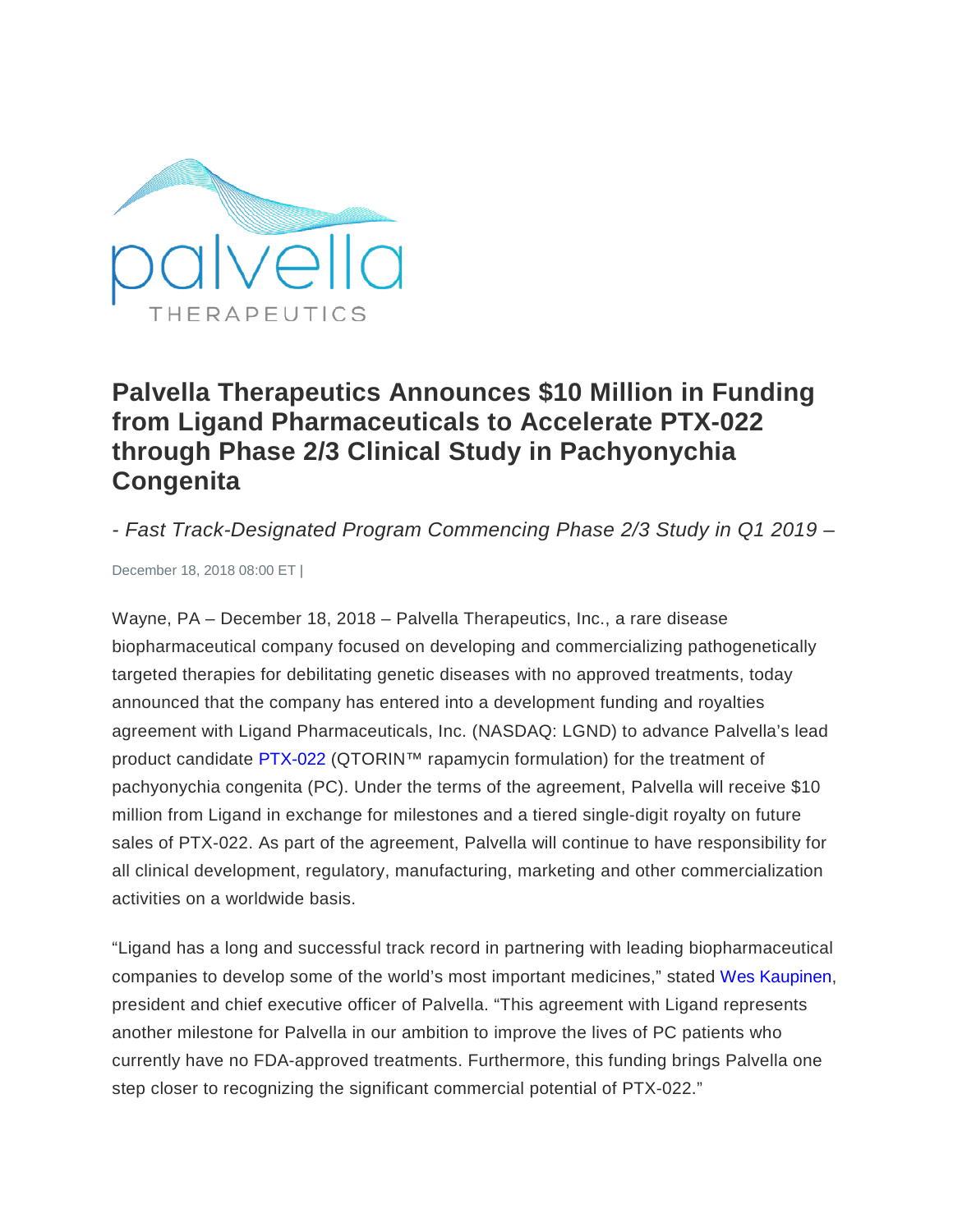In partnership with Pachyonychia Congenita Project, Palvella is entering a Phase 2/3 clinical study of PTX-022 for the treatment of PC, a rare, chronically debilitating and lifelong monogenic disease in which mutations of genes responsible for keratin production lead to dysregulated keratinocyte proliferation, increased skin fragility and impaired skin barrier function on the plantar aspects of the feet. As a result, affected individuals experience difficulty with ambulation which frequently necessitates the use of either ambulatory aids or alternative forms of mobility such as crawling on hands and knees.

The potential for rapamycin in PC was discovered by leading scientists in the field of PC research who elucidated a direct mechanism of action of mTOR inhibitors on the mutant keratin genes, which are the root cause of pachyonychia congenita. PTX-022 is a novel formulation that has been developed using a scientifically rigorous process in partnership with MedPharm Ltd. PTX-022 leverages Palvella's proprietary and patent-pending [QTORIN™](https://www.palvellatx.com/qtorin/) formulation and delivery technology. QTORIN™ employs a highly specific composition of excipients to enable distribution of mTOR inhibitors into the basal keratinocytes which harbor the mutant keratin genes that are the primary defect in pachyonychia congenita.

PTX-022 is supported by multiple issued method of use patents in the U.S. broadly covering the use of mTOR inhibitors in pachyonychia congenita through 2032. PTX-022 has also received FDA fast track designation, FDA orphan drug designation and EMA orphan drug designation.

## **About Palvella Therapeutics**

Palvella Therapeutics is a rare disease biopharmaceutical company focused on developing and commercializing pathogenetically targeted therapies for debilitating, rare genetic diseases with no approved treatments. Palvella's lead program, PTX-022, is entering Phase 2/3 development for pachyonychia congenita, a rare, chronically debilitating and lifelong monogenic disease. In PC, mutations of genes responsible for keratin production lead to dysregulated keratinocyte proliferation, increased skin fragility and impaired skin barrier function on the plantar aspects of the feet. As a result, affected individuals experience difficulty with ambulation, which frequently necessitates the use of either ambulatory aids or alternative forms of mobility such as crawling on hands and knees. More information may be found on the company's website at [www.palvellatx.com.](http://www.palvellatx.com/)